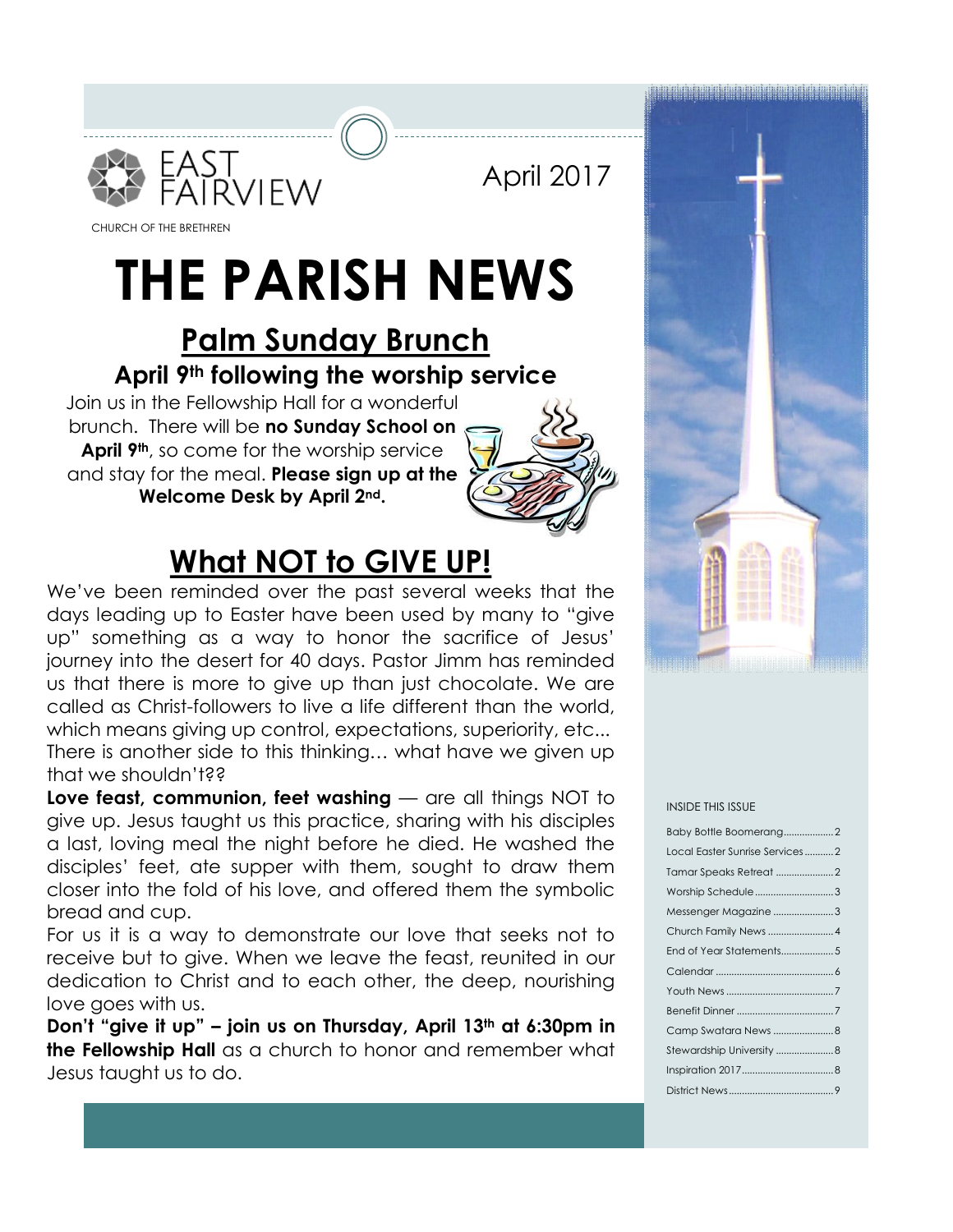### **Baby Bottle Boomerang**

Our congregation will be participating in the Baby Bottle Boomerang to benefit the ministry of Susquehanna Valley Pregnancy Services. At the end our worship service on **April 30th**, we will be distributing special baby bottles.

Please take the bottles home, fill them with a check (made out to SVPS), cash or coins, and return them to the church by **Sunday, May 21st**. Questions can be directed to Marlin Gibble at phone 665-4576 or email mgapple@ptd.net.

SVPS exists to share the gospel of Jesus Christ and uphold the sacredness of human life through sexual integrity education, unplanned pregnancy intervention and post-abortion restoration.

Proceeds from Baby Bottle Boomerang can help people like Sara and Dave, who were abortion-determined at first but chose life for their son after learning about fetal development and seeing an ultrasound of her child at SVPS. They said *"Your words of wisdom helped us be strong enough to make the decision that would make our lives better forever."*



### **Local Easter Sunrise Services**

**Chiques Church of the Brethren - 6:00am** (4045 Sunnyside Road) **Ruhl's United Methodist Church - 6:30am** (4810 Elizabethtown Road)

### **Bell Choir & Choir Practices Come Make a Joyful Noise!**

Practices will be on the **1st and 3rd Mondays of April & May** at 6:30pm for bells and 7:30pm for choir. Ages 18+ for choir and 10+ for bells. No experience necessary. Call Charity Sauder at 653-8035 or text/call her at 814-244-9896 with questions.

### **Tamar Speaks Retreat Saturday, April 22nd, 8:30-3pm Gretna Glen Retreat Center, Lebanon**

Adult abuse survivors are invited to join others from faith communities for a day of reflection on how the story of Tamar speaks to us today about healing, resilience and hope. Space is limited, so please register early - deadline is April 18th. Call Dianne at 560-9989, ext. 254 to register and for more information.

### **Women's Bible Study Monday, March 27th, April 10th & 24th at 7pm**

It's not too late to join the Women's Bible Study 'Fruit Of The Spirit' series. Because of the inclement weather on March 13<sup>th</sup>, we will now be starting the study on March 27<sup>th</sup> at the church. Let's explore together how the nine fruits of the spirit impact our daily lives.

### **Men's Morning in the Café! Saturday, April 8th & 22nd, 7:00am**

All men are invited to participate in Men's Morning on the second and fourth Saturdays of each month. We will meet in the church café area(...ending by 8:15am). We will enjoy some refreshments, Bible Study and discussion, and a time of prayer. If you are interested in getting together with a group of men like this...mark your calendar and plan to join us. Feel free to bring a friend with you.

### **Walk/Run For Life Saturday, May 13th at Calvary Church, Lancaster or South Hills Park, Lebanon**

Celebrate life by joining Susquehanna Valley Pregnancy Services this year. Early registration discount ends March 31st. Go to www.svps.org to register or get more info.

### **Church of the Brethren Annual Conference 2017 June 28th – July 2nd, 2017 in Grand Rapids, MI**

Registration and Hotel reservations will opened on March 1, 2017. Find out more by going to [www.brethren.org/ac/](http://www.brethren.org/ac/)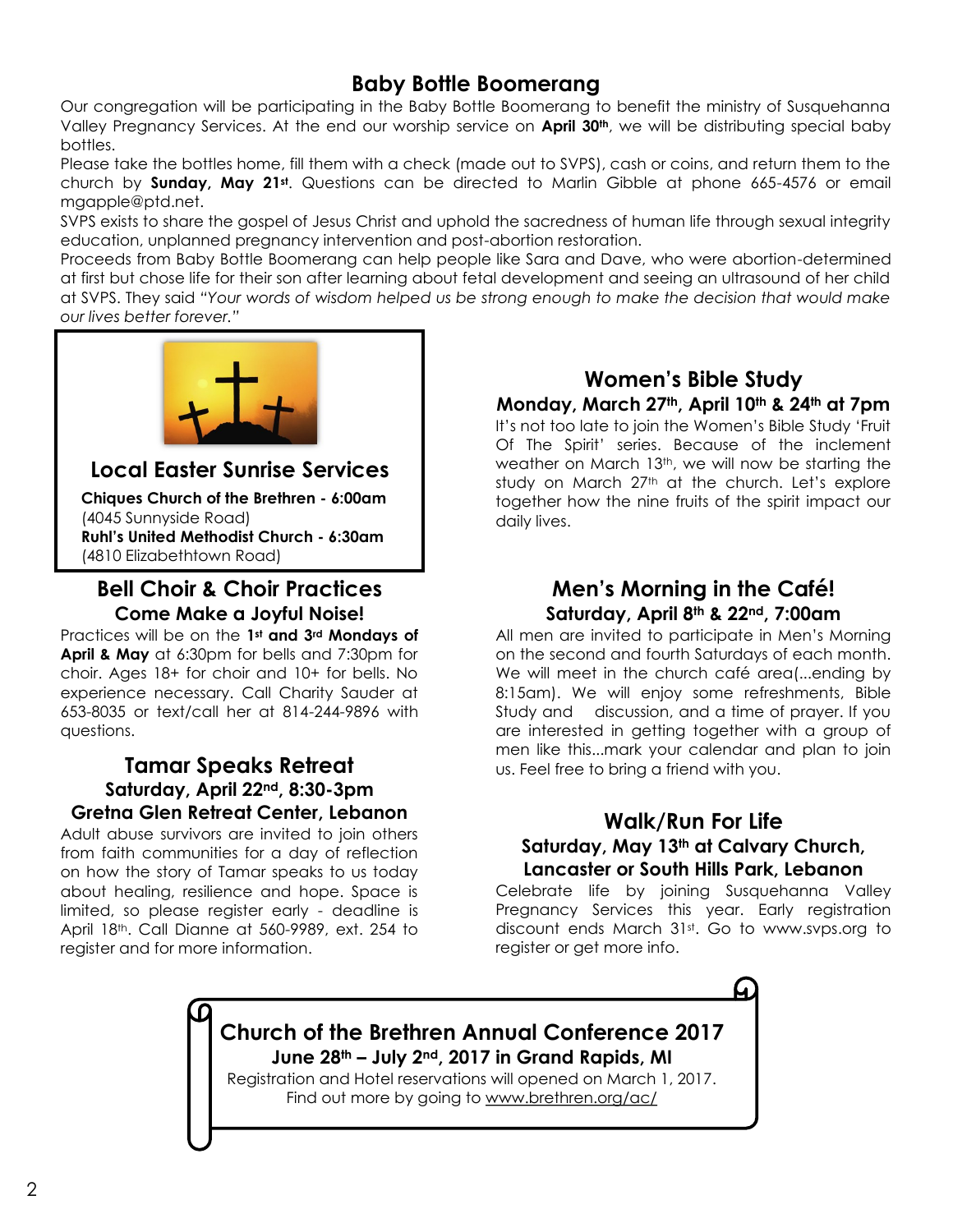### **WORSHIP SCHEDULE FOR APRIL 2017**

### **Giving It Up**

**April 2nd - Giving Up Our Lives** (John 11:1-45)

**April 9th - Palm Sunday:** *Giving Up Popularity* (Matthew 21:1-11)

**April 16th - Easter Sunday:** *Giving Up Death* (John 20:1-18)

**April 23rd -** *Consecrated Disciples* (John 8:31-38)

### **Transformed!**

**April 30th -** *Grow Closer to God* (Luke 15:11-24)

### **SUNDAY SCHOOL CLASSES**

### **ADULTS**

- QUARTERLY ~ Room 112
- Deeper Meaning ~ "Some People Are Asking If This Is End" Room 113
- INSIGHTS ~ Led by Dennis Fahnestock Café
- CONNECTIONS ~ "Book of James" Conference Room
- YOUNG ADULT ~ Room 111

### **YOUTH**

Junior/Senior High ~ downstairs in the SURGE Room.

### **CHILDREN**

- Nursery Infants-Age 1
- Little Lambs 2-3 Year-Olds (across from the nursery upstairs)
- God's Garden 4 Year Olds-Kindergarten (Room 105 -downstairs)
- The Bear's Den Grades 1-3 (Room 101 downstairs)
- The Jungle Grades 4-5 (Room 110 downstairs)

### **Messenger Magazine Subscriptions**

If you would like to receive your own Messenger magazine, please **contact Nate in the office by April 17**. Messenger is a Church of the Brethren publication with subscription costs of \$14.50 per year or \$27.00 for 2 years. First time subscribers pay only \$7.25/year and college students pay \$1.25/month.

### **Messenger Magazine**

\*Copies of the Messenger Magazine (the official publication of the Church of the Brethren) are available in the church library and on the revolving rack in the lobby. Check it out!

### **Articles in the March 2017 issue include:**

**\*Up on a rooftop (The Bible and interpretation)...**by Steven Schw eitzer

**\*Why did Jesus have to die? (Nonviolent atonement and restorative justice)...**by J. Denny Weaver

**\*Salvation is like a seashore journey...**by Doris Cline Egge

- **\*A vital conversation (An interview with Stan Dueck)...**by W alt W iltschek
- **\*From a tithe, a new church grows...**by Ellen K. Layman

\*Lighting a candle of hope (Stories from the Haiti Medical Project)...by Paul Ullom-Minnich

**\*Other Articles include:** Art for Nigeria, *W orship lifts up Chibok schoolgirls*, Hottle Fund promotes community connections, *Top 12 most-read Bible verses*, On the subject of quality and perfection, *A recipe of hope and encouragement*, This is how we church!, *The pool of healing (Bible Study)*, Caterpillar Soup

### Happy anniversary

Joe & Becky Herneisen April 1st, 25 years

Larry & Linda Rohrer April 3rd, 52 years

Cliff & Vera Gibble April 6<sup>th</sup>, 65 years

Bernie & Joyce Shenk April 8<sup>th</sup>, 55 years

Jeff & Daphne Saks April 10<sup>th</sup>, 41 years

Cletus & Lois Balmer April 13th, 43 years

Shaun & Becky Schatz April 13th, 15 years

Chuck & Lori Dietz April 18th, 30 years

Don & Esther Diffenderfer April 21st, 71 years

> Dan & Rochelle Fry April 30<sup>th</sup>, 40 years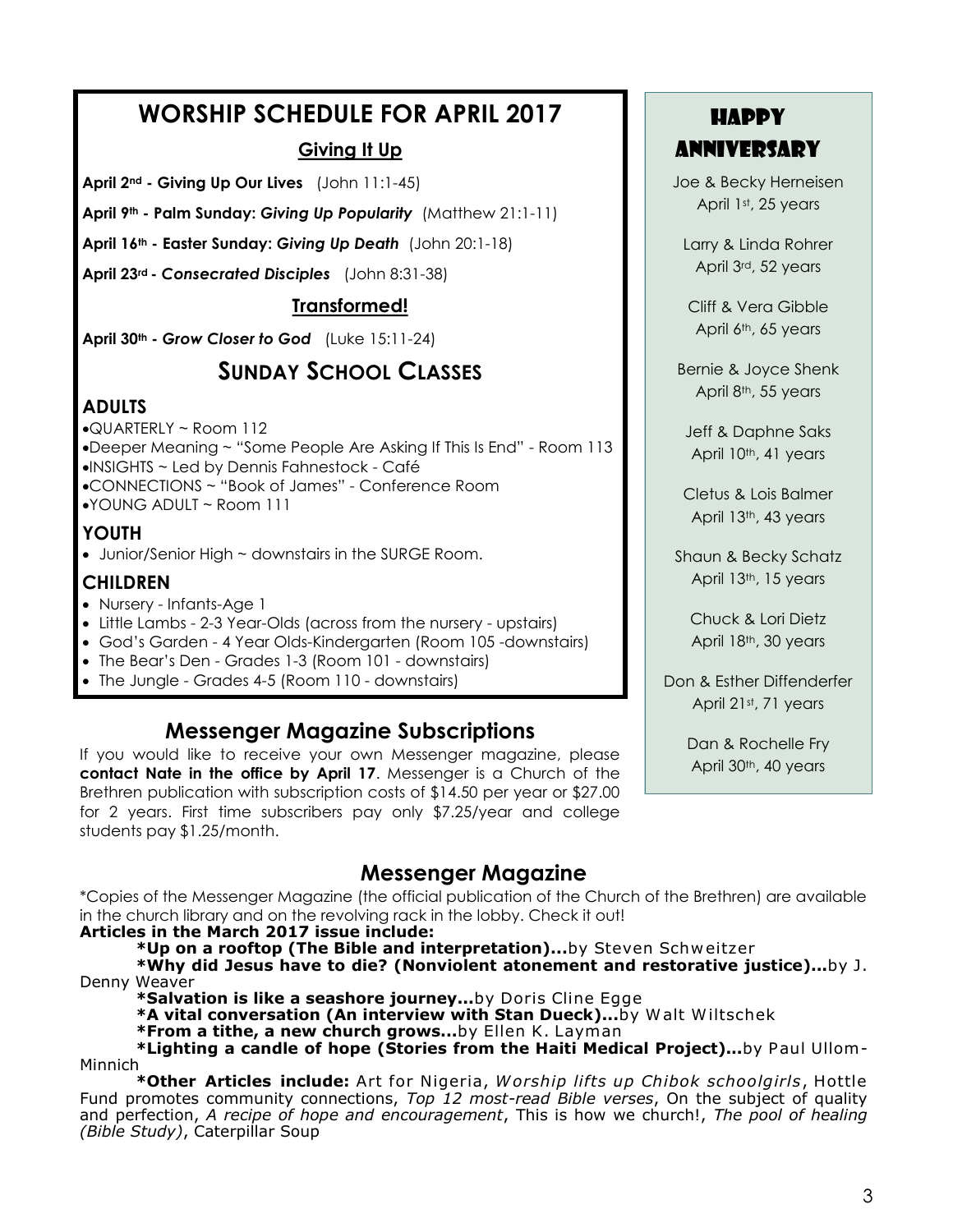### **Church Family News**

### **DIRECTORY CHANGES/ADDITIONS:**

Please forward all changes/additions/corrections to the church office.

**New phone #:** Betty Nauman cell #724-2446 **Calendar update**: The Manheim Farm Show is scheduled for October 9-13

### **Power Point Volunteer Needed**

There is a need for someone to help with power point at least one week per month (Wednesday evening and Sunday morning). Please contact Jenee Ganster or Kelly Rohrer if interested.

### **Worship & Music Director**

Job descriptions are available at the Welcome Desk. Please pick one up if you know someone who may want to apply.

### **Newsletters...**

Are you receiving the newsletter in the format that you prefer? We can send it through mail, email or church mailbox. You can also view/download it off the church website. Please inform Pastor Jimm or Nate of any changes you would like by calling or emailing the church office.

### **Used Tables**

The Stewardship Team is looking for new homes for the used rectangular and round, wooden tables from the Fellowship Hall. Donations are accepted but not mandatory to receive one. If interested, please see any of the Stewardship Team members or Nate in the office.

**Reminder...**Please contact Pastor Jimm at 665-4873 or jimmroland@eastfairview.com to let him know about any hospitalizations or prayer requests.

**THANK YOU...**to our church family for your prayers, cards, phone calls, and food during Joyce's back surgery in October and Bernie's shoulder surgery & kidney stones this winter. Your concerns & kindness were very much appreciated by the both of us.

-Bernie & Joyce Shenk

### **Team Meeting Minutes**

If you're interested in having team minutes sent to you via email, please contact Nate in the office.

### **Winter Weather Alert!!!**

When winter weather arrives, check the radio stations of WDAC or WJTL to learn if the activities for that day or evening are cancelled or changed in any way. Both radio stations carry changes over the airwaves and on their internet sites. Check with the above stations whenever driving conditions are questionable and may influence a change in schedule. If Sunday morning worship is affected by the weather, information should also be available on TV stations WGAL 8 or WHP 21.

### **New Members Will Be Received on Palm Sunday!**

We will be receiving new members into our church family on Palm Sunday, April 9th during the worship service. Plan now to be here to support those who are joining and to be encouraged by them. Then stay for the brunch that will be provided in the fellowship hall (see cover page).

### **Do You Use Online Banking? PayPal and Bill Pay Make Tithing Easy!**

As a church that seeks to serve, we want to provide you the convenience of being able to give the way you want, whenever and wherever you want. Technology has allowed us to transition into a couple of options for online giving:

**\*PayPal**: An electronic option for tithing is to use a debit or credit card through PayPal. PayPal offers a secure way to donate electronically. Go to www.eastfairview.com and click on the 'Give' tab. Donate a one-time gift or check the recurring monthly button to make a scheduled donation. (Note: A nominal fee is charged for each transaction.)

**\*Online Bill Pay**: If you currently use Online Banking, you may already have the opportunity to make contributions from your bank account to East Fairview. Most banks offer this service with a variety of options from single payment to recurring giving. Check with your bank for this opportunity.

\*However you choose to give, we appreciate your willingness and commitment to the ministry of East Fairview Church of the Brethren. We take your contribution very seriously and strive to be good stewards of all that God has given us. For more information or if you have any questions, check out the FAQ sheet on the website or contact Nate in the office.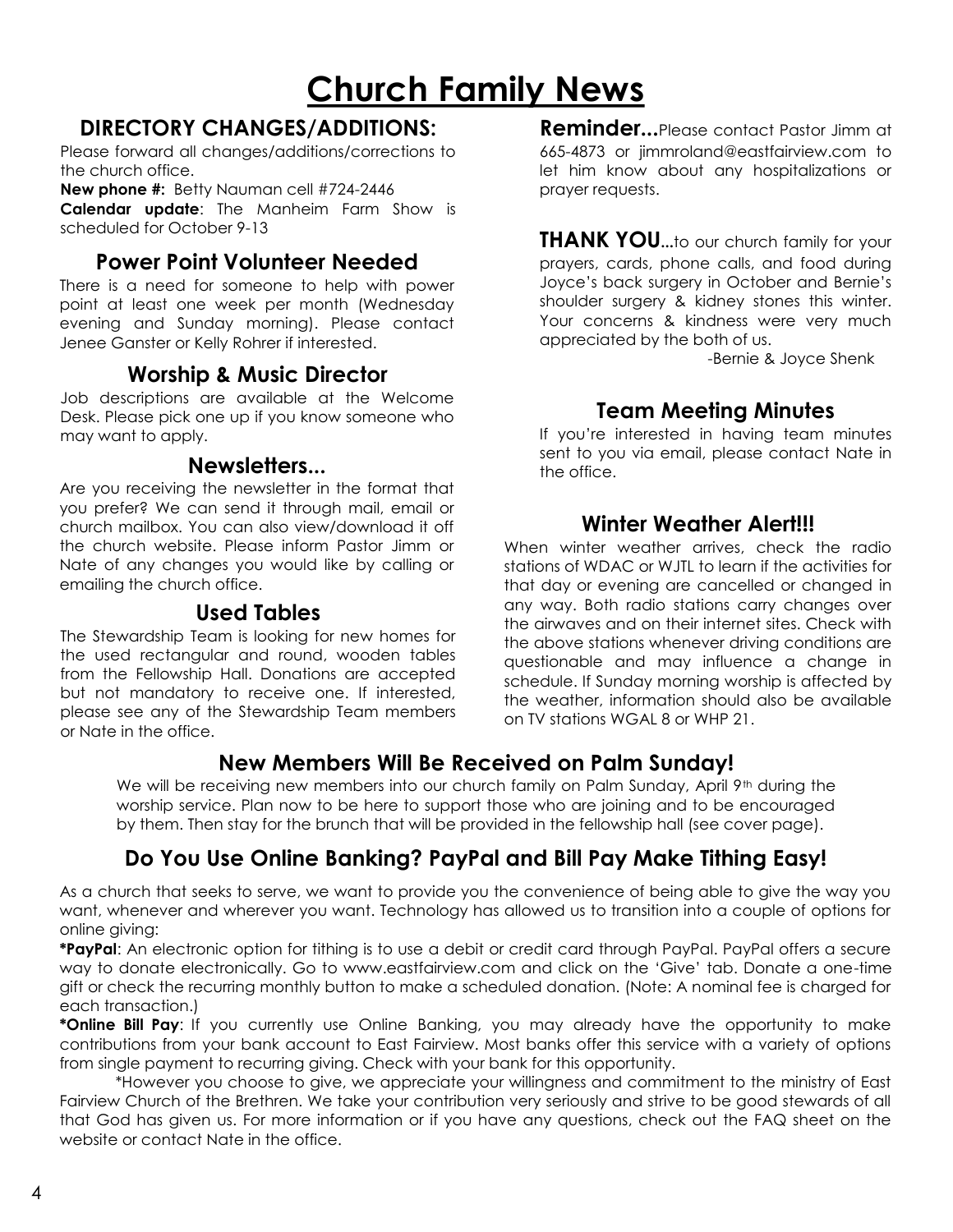### HAPPY BIRTHDAY

| Rob Bires             | 4/01 | Don Diffenderfer       | 4/12 | Rochelle Fry         | 4/22 |
|-----------------------|------|------------------------|------|----------------------|------|
| Steve Edris           | 4/01 | <b>Marcus Vener</b>    | 4/12 | Ellis Kheuangthirath | 4/23 |
| Mary Lou Shirk        | 4/01 | Katelyn Hoover         | 4/14 | Daphne Saks          | 4/24 |
| Roger Graybill        | 4/02 | <b>Bella Statler</b>   | 4/14 | Corinne Heistand     | 4/25 |
| Don Weaver            | 4/03 | Joanne King            | 4/15 | <b>Taylor Rohrer</b> | 4/25 |
| Eileen Fahnestock     | 4/04 | Steve Ecenrode         | 4/16 | Jason Saks           | 4/26 |
| Linda Fahnestock      | 4/05 | <b>Glenn Thomas</b>    | 4/17 | Reinhold Berg        | 4/27 |
| Jairus Green          | 4/05 | <b>Charles Nauman</b>  | 4/18 | Lisa Piero           | 4/27 |
| <b>Michael Martin</b> | 4/09 | Dan Fry                | 4/19 | Jennie Roland        | 4/27 |
| Larry Snavely         | 4/10 | <b>Becky Herneisen</b> | 4/19 | Alyssa Edris         | 4/29 |
| <b>Brenda Gantz</b>   | 4/11 | <b>Taylor Mumma</b>    | 4/19 | Joe Herneisen, Sr.   | 4/29 |
| Marlin Gibble         | 4/11 | Marsha Pickel          | 4/19 | Norman Minnick       | 4/29 |
| Rob Dagen             | 4/12 | <b>Steph Hoover</b>    | 4/21 | <b>Betty Nauman</b>  | 4/29 |
|                       |      | Kody Balmer            | 4/22 |                      |      |

### **MC Food Pantry**

In January we served 131 households for a total of 396 individuals. There were 4 new households for a total of 11 individuals. The difference in individuals is interesting. We served 80 60+ in January and 57 in December. Youth (ages 0-17 in January were 113 and in December 246. Maybe the holidays had something to do with that. Thanks for your continuing support. Items we continue to need:

\*Peanut Butter \*Cereal \*Canned Ravioli \*Saltines/Crackers \*Canned Chicken \*Paper Towels \*Mac & Cheese \*Toilet Paper \*Rice

\*Canned/Boxed Potatoes \*Canned Pineapples/Pears

**Place your items in the shopping cart in the Narthex. Thank You!**

### **Daily Devotionals are Available**

East Fairview makes two daily devotionals (**OUR DAILY BREAD** and **THE UPPER ROOM**) available for your personal or family devotions. Both are for anyone to pick up and use. You may find them in the pockets by the lobby bulletin board. The UPPER ROOM devotional even has a large print version available. Please feel free to use these resources as you grow in your faith.

### **Charitable Giving - End-of-Year 2016 Statements**

Anyone who gave offerings and tithes by envelope may receive a statement of charitable giving if requested. Payments for items in which you have received good in kind are not tax deductible and will not be listed. If you have given in an envelope, want to receive a statement, and want to remain anonymous, you will need to:

### **Write your name and envelope # on a piece of paper and give it to Paul Bruckhart.**

Paul will submit a request for that envelope # and give it to the recording secretary, Nate Sauder, who will seal the report in an envelope and return it to Paul.

If you have any questions concerning these procedures, please contact Paul or Mel Graybill.

\***Please Note: You must know your envelope number in order to receive a statement.**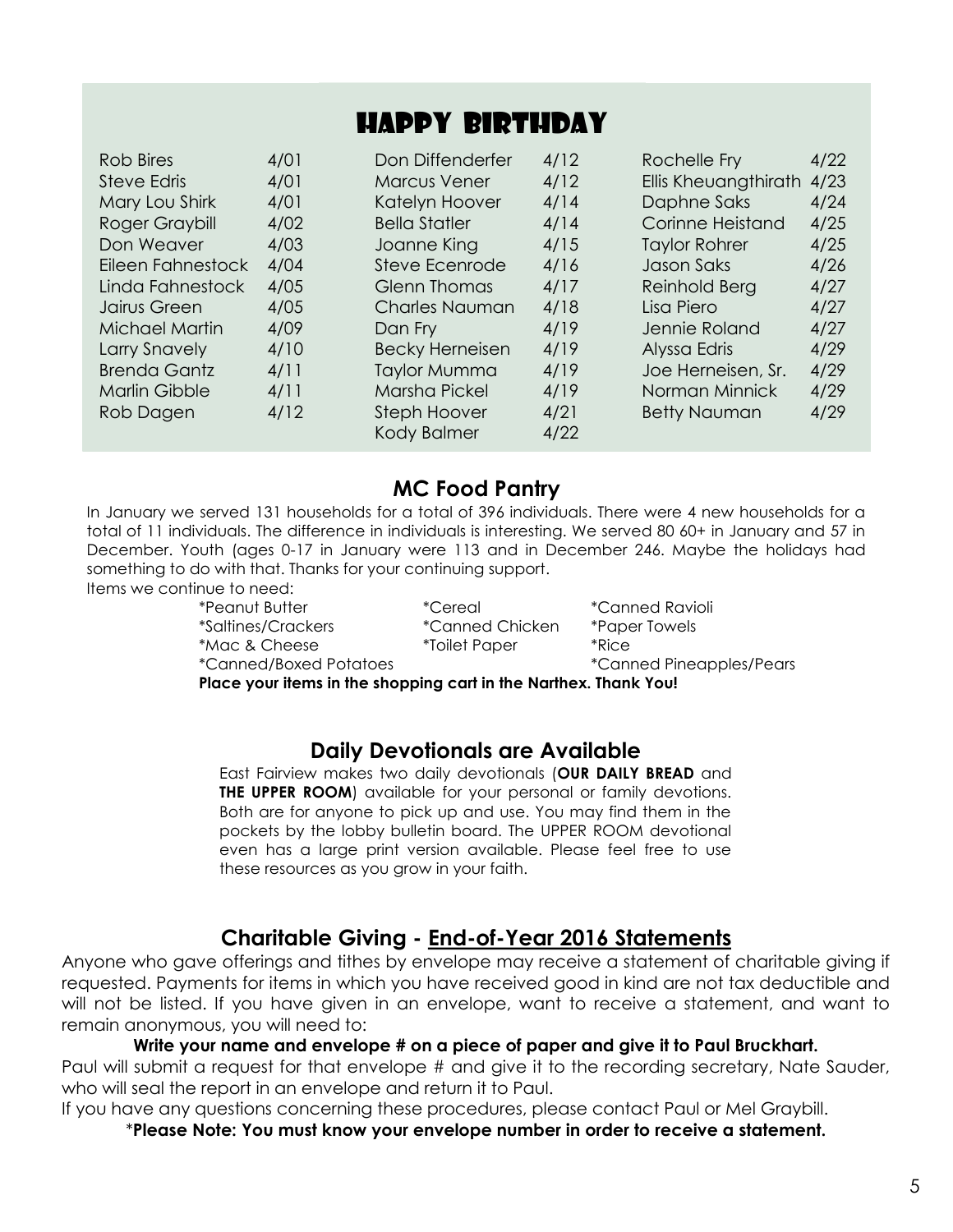## APRIL 2017

| <b>Sun</b>                                                                       | <b>Mon</b>                                                                    | <b>Tue</b>                                                | <b>Wed</b>                                        | Thu                                                    | Fri                | <b>Sat</b>                                                                              |
|----------------------------------------------------------------------------------|-------------------------------------------------------------------------------|-----------------------------------------------------------|---------------------------------------------------|--------------------------------------------------------|--------------------|-----------------------------------------------------------------------------------------|
|                                                                                  |                                                                               |                                                           |                                                   |                                                        |                    | 1                                                                                       |
| $\overline{c}$<br>9:00 Worship<br>10:20 Sunday<br>School                         | 3<br><b>Bell Choir</b><br>Practice 6:30pm<br><b>Choir Practice</b><br>7:30pm  | $\overline{\mathbf{4}}$                                   | 5<br>Ignite Event:<br>Spring Fling at<br>the Nook | 6<br>Leaders Team<br>7pm                               | $\overline{7}$     | 8<br>Men's Morning<br>in the Café 7am<br>Stewardship<br>University at<br>Calvary Church |
| 9<br>Palm Sunday!<br>9:00 Worship<br>(Receiving new<br>members)<br>10:00 Brunch  | 10 <sup>°</sup><br>Women's Bible<br>Study 7pm                                 | 11<br>Discipleship<br>Team 6pm<br>Stewardship<br>Team 7pm | 12                                                | 13<br>Love Feast &<br>Communion<br>6:30pm              | 14<br>Good Friday! | 15<br>May Newsletter<br>Info Due!                                                       |
| 16<br>Easter Sunday!<br>9:00 Worship<br>10:20 Sunday<br>School                   | 17<br><b>Bell Choir</b><br>Practice 6:30pm<br><b>Choir Practice</b><br>7:30pm | 18                                                        | 19                                                | 20<br>ESM Team 7pm                                     | 21                 | 22<br>Men's Morning<br>in the Café 7am                                                  |
| 23<br>9:00 Worship<br>10:20 Sunday<br>School                                     | 24<br>Women's Bible<br>Study 7pm                                              | 25                                                        | 26<br>Worship<br>Team 6pm                         | 27<br>Congregational<br><b>Business</b><br>Meeting 7pm | 28                 | 29                                                                                      |
| 30<br>9:00 Worship<br>10:20 Sunday<br>School<br>Spiritual<br>Nurture Team<br>6pm |                                                                               |                                                           |                                                   |                                                        |                    |                                                                                         |

- **4th** National Day of Prayer
- **6th** Card Night in the Café

**14th** - Mother's Day

**Preview 21st -** 50-Year Member Recognition

 **May** 

**29th -** Memorial Day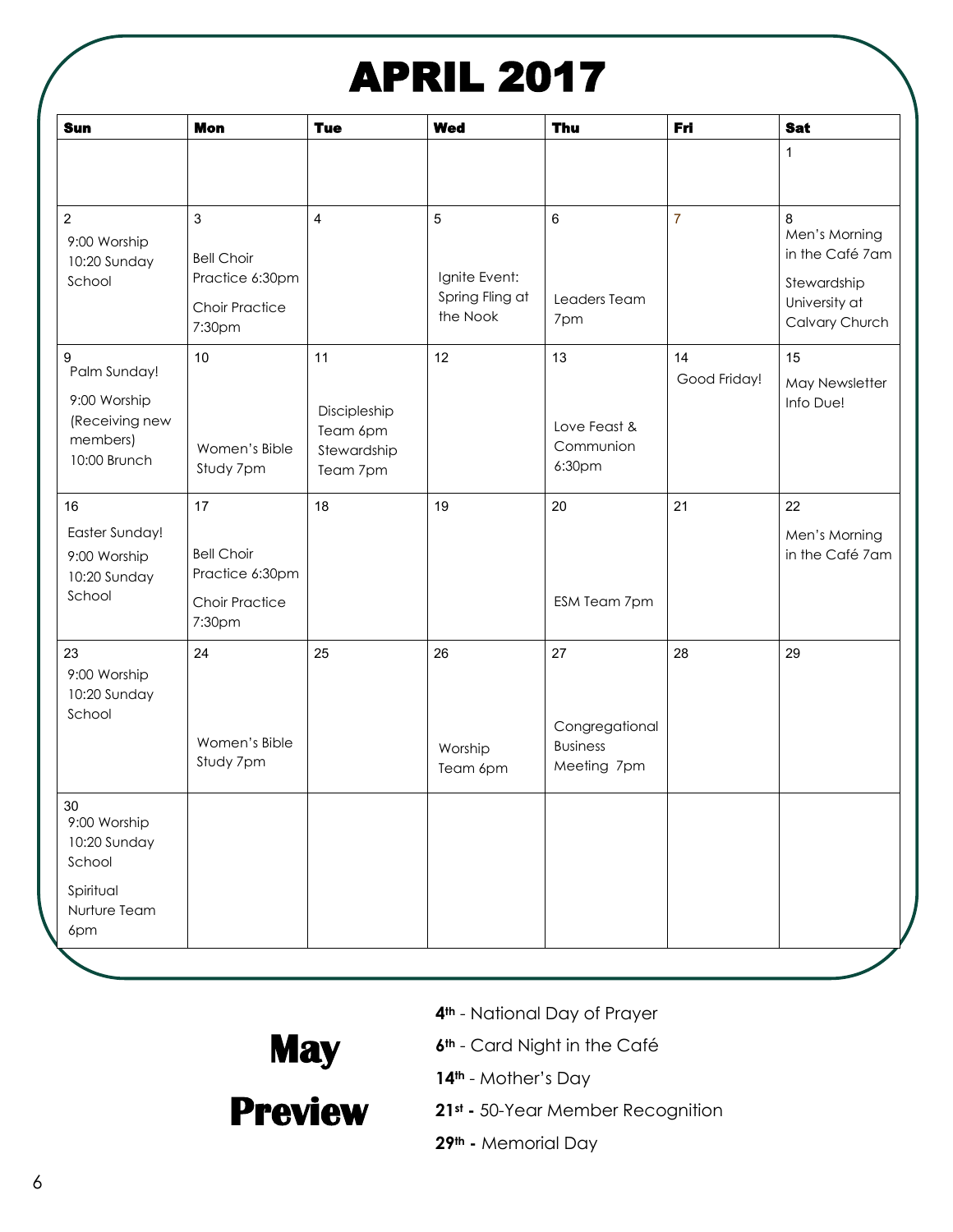# YOUTH NEWS

## SPOOKY NOOK

### APRIL 5TH

Join us on Wednesday, April 5<sup>th</sup> as we wrap up Ignite in style at Spooky Nook Sports. Make sure you bring friends and have a great time!

## PASTA FUNDRAISER

### THANK YOU!!!

Thank you to everyone who came out to support the youth and our mission trip to Brooklyn this summer. We raised \$1707! Thank you!

### **Benefit Pork Roast Dinner Saturday, April 22nd at Chiques COB**

**BELONG** 

**REA** 

The Haiti Medical Clinic Program and The Nigeria Crisis Fund will receive 100% of the proceeds from this drop in meal from 4-7pm. There will also be theme baskets by silent auction and a craft table. After the meal, Church of the Brethren musician, ordained minister and professor, Andy Murray, will perform a musical program as well. All are invited. Call Sandy at 665-3466 for more info.

### **BHA Golf Tournament Friday, May 12th at Pilgrim's Oak GC**

Sign up to play or sponsor a golfer, contest or hole. Brethren Housing Association has been helping the homeless since 1989. Register at www.golfforbha.org or contact Lakeyshia at 233-6016 for more info. A few brochures are available at the Welcome Desk.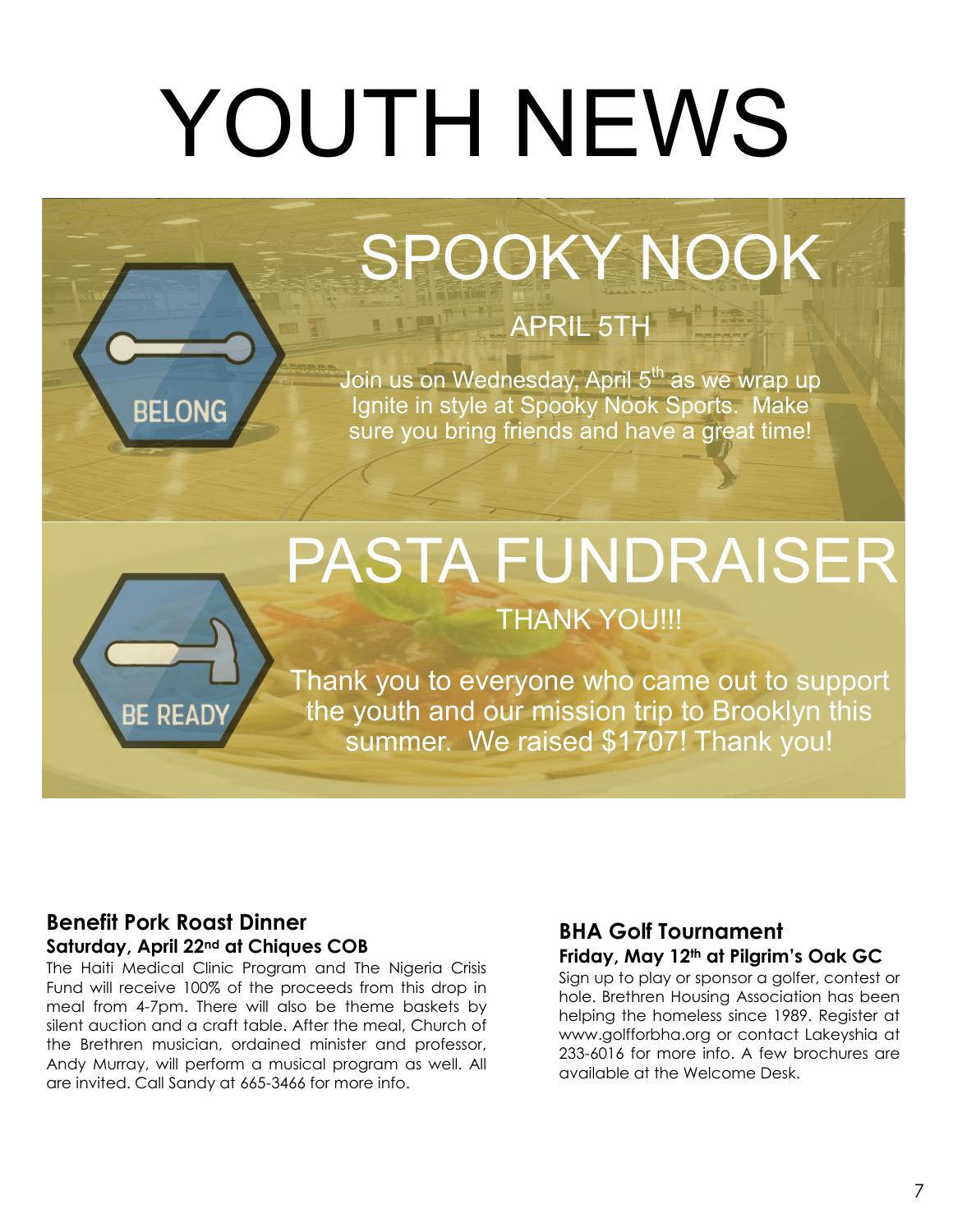

## **CAMP SWATARA NEWS**

Contact Information: www.campswatara.org, info@campswatara.org or 717-933-8510 \*\*See the new 2017 Program on the bulletin board for summer camp and year-round event information.

### **Full/Part-Time Positions Available**

Are you looking for a job? Would you enjoy helping at a campground? Positions available from Building/Grounds Assistant Manager to Counselors and Health Manager. Find all the positions along with their descriptions and applications at www.campswatara.org.

### **Annual Trip to Acadia, Maine - September 8-17**

Camp Swatara is sponsoring this annual trip to Acadia Notional Park and its surrounding area for an estimated cost of \$975 per person. For more information, contact the camp office.

### **Food For Thought**

### **Pleasant View's Educational Seminars**

### **March 27th, 4pm at Stiegel Dining Room**

*Your will, is it a GOOD will?* Patti Spencer will offer tips and answers to questions about your will (whether finished or not) to make sure it's a GOOD will.

### **April 3rd, 4pm at Stiegel Dining Room**

*Family Gifting Strategies and Guidelines*

Michael Helveston will discuss the ways to properly gift estate and property to family to keep things simple and to minimize taxes for the beneficiary.

### **April 17th, 4pm at Stiegel Dining Room**

*Spotting Those Birds: Homegrown and Visitors*

Mike Shull will discuss what types of birds you can find throughout Lancaster

County's abundant farmland, varied forests and waterways.

### **\*RSVP to Jean at 664-6218 or jbednarski@pleasantviewrc.org**

### **Stewardship University**

### **Saturday, April 8th, hosted by Everence Lancaster**

Stewardship University, a ministry partnership between Everence and the local faith community, will offer courses exploring subjects ranging from retirement preparation and better budgeting to health and fitness. For registration information, contact Lynette Morales at 394-0769 or lynette.morales@everence.com or visit stewardshipuniversity.com.

### **Good Samaritan Banquet**

### **Thursday, April 20th, 5-8pm at Middle Creek COB**

Join Brethren Village as they celebrate *12 Decades of Caring* at this year's banquet. Reservations are due by **April 6th**. Visit www.bv.org or call Teresa at 581-4478 for more information.

### **Inspiration 2017**

#### **Inspired by Wonder...Inspired by the World...Inspired to Share...Inspired to Serve September 4-8, 2017 at Lake Junaluska, NC**

The **National Older Adult Conference** is a Spirit-filled gathering of adults (50+) who love learning and discerning together, exploring God's call for their lives and living out that call by sharing their energy, insight, and legacy with their families, communities, and the world. Call 1-800-323-8039 (x306) or go to [www.brethren.org/NOAC.](http://www.brethren.org/NOAC%20or%20you%20can%20call%201-800-323-8039)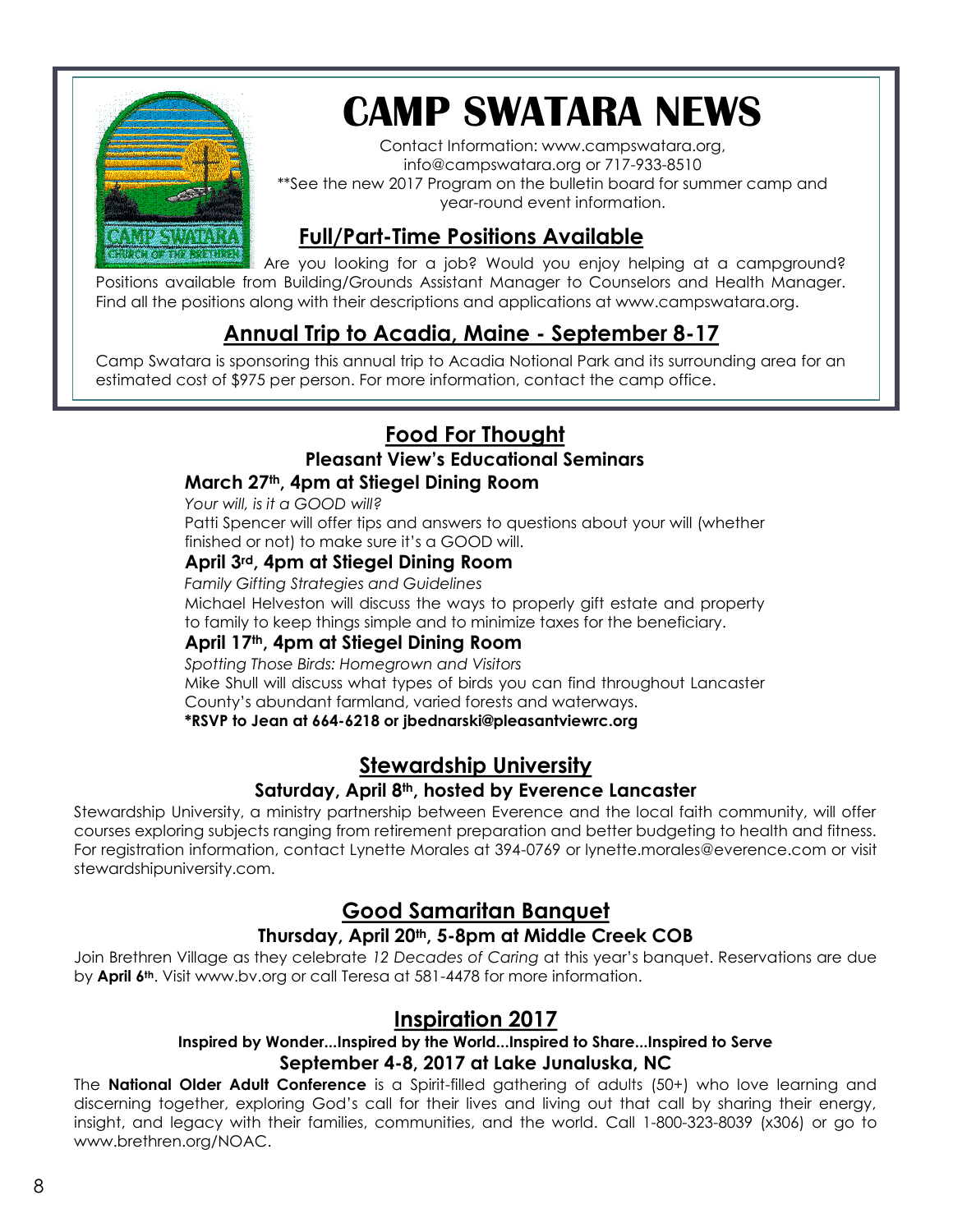## District News

### **District Office: #367-4730, www.ane-cob.org or www.facebook.com/AtlanticNortheastDistrict**

### **Interim District Executive**

**Randy Yoder** D.Min., accepted a call to serve as our Interim District Executive for the Atlantic Northeast District and began his duties on March 1st. His email address is ryoder@ane-cob.org and cell phone # is 847 -849-0205.

### **ANE Today Goes Green**

To view a digital form of the ANE newsletter, go to their website and click the Newsletter button.

### **Annual Conference Transportation & Room**

Ken Kreider is offering reservations for transportation and room for Annual Conference in Grand Rapids, Michigan from **June 27th through July 3rd**. For more information and reservations, pleas contact Ken at 1300 Bear Creek Rd, Elizabethtown, PA 17022 or kreiderk@etown.edu.

### **District Senior Adult Trip Opportunities**

**April 5** – One Day tour to the American Treasures, two hours with lunch on the Spirit of Philadelphia ship, a coach ride to the historic district of Philadelphia. Cost per person all Inclusive, \$115.

**May 9** – Lancaster County Amish and Farm Tour visiting Alpaca farm, Kreider farms, dinner in Amish home and visit to Amish enterprises. Cost per person all inclusive \$60.

**May 23** – Mystery Tour. Like to be surprised? Cost is \$93 per person and includes lunch, transportation, driver and guide gratuity

**June 5–7** – Three day to Niagara Falls in Canada. Passport required; view the falls from Table Rock, cruise under the falls, etc. Cost per person is \$698 double occupancy.

\*For more information, e-mail evzieg@gmail.com or call Earl Ziegler at 717-560-6488.

### **Women's Camp 2017**

### **Save the Date - August 20-22 at Camp Swatara**

### **Hymn Sing Sunday, April 2nd, 4-5:30pm at LBC**

Lancaster Bible College will be bringing talented musicians and the LBC Chorale together to form a Hymn Sing Choir. This is a free event. Call 560-8218 or email wpa@lbc.edu to sign up or for more information.

### **9/11 Museum and Memorial Bus Trip - June 10th**

Departing at 6:45am from AC Moore in Lancaster, this will be a day of history, learning and fun. Ruhl's UMC is putting this family-friendly trip together. Please refer to the sheet on the bulletin board outside the sanctuary for more information, costs and contact info.

### **Brethren Service Opportunities**

The Church of the Brethren Disaster Relief Mission (BDRM) has many opportunities to serve throughout 2017. BDRM is known and respected nationally as a disaster relief organization and specifically for first responders of child care for those impacted by disaster and "long term/second" responders for disaster recovery. BDRM is currently assisting in S. Carolina and Colorado. The COB Atlantic Northeast District will pay for the majority of travel expenses - so there's no reason not to go! If interested in helping or want more information, contact Scott Moyer at 203-0458 or scott.a.moyer@pwc.com.